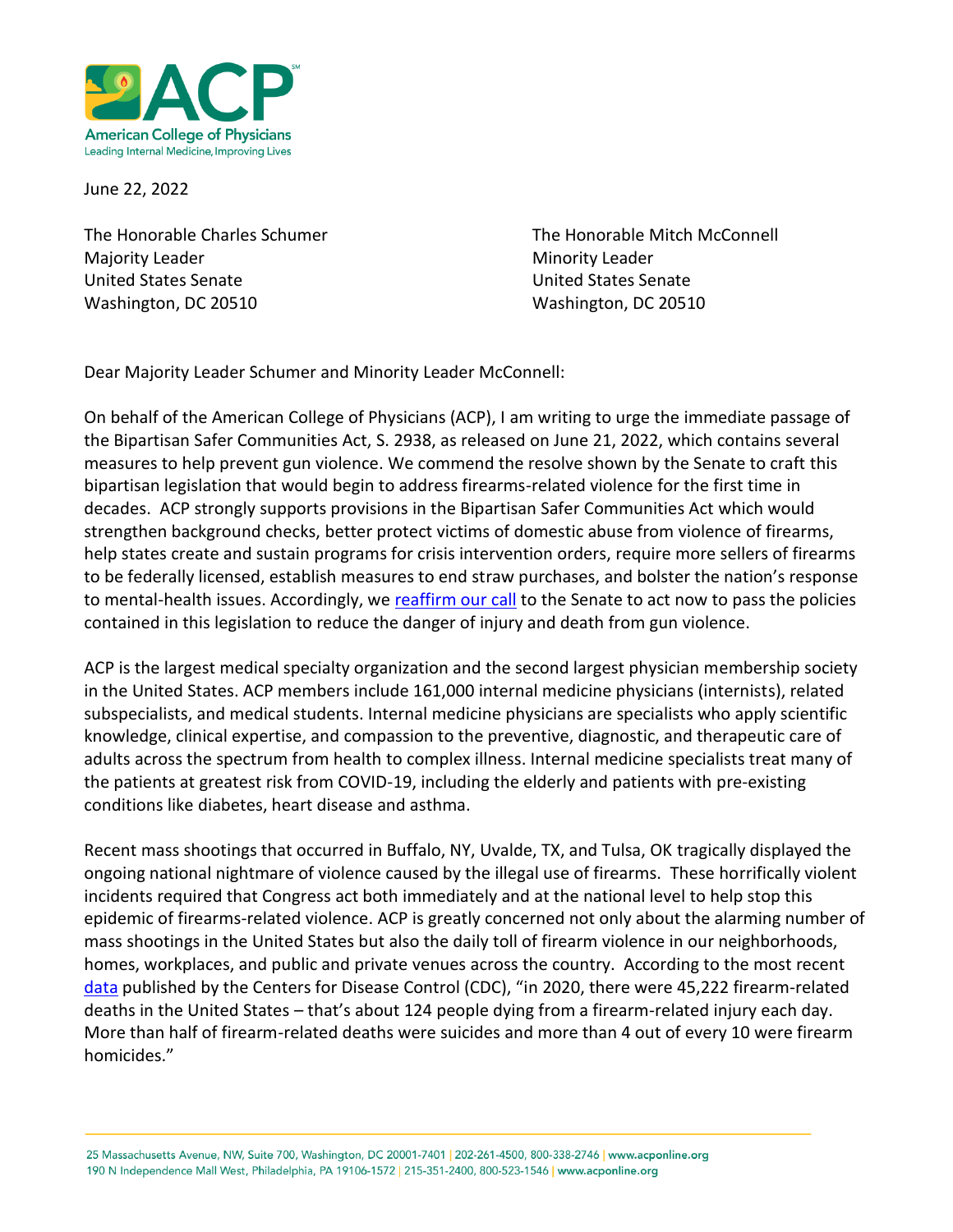For more than two decades, ACP has called for common-sense policies that would help reduce the number of injuries and deaths stemming from firearms. In 2019, ACP joined with 41 other leading organizations in a joint [call-to-action](https://www.acponline.org/acp-newsroom/acp-and-41-leading-organizations-announce-agreement-on-call-to-action-to-reduce-gun-violence) that called for evidence-based solutions to mitigate firearms violence. We are pleased that many of the proposals included in our most [recent policy paper](https://www.acpjournals.org/doi/full/10.7326/M18-1530?journalCode=aim) on firearms violence prevention are also policies contained in this bipartisan Senate legislation.

#### **Enhancing Background Checks for Individuals Under the Age of 21**

ACP supports the provision in the Bipartisan Safer Communities Act that provides for the enhanced review of gun purchasers under the age of 21 to help discover if that individual's juvenile record would prevent the purchase of a firearm. If the initial search reveals a possible disqualifying issue, the National Instant Criminal Background Check System (NICS) will have an expanded period of up to ten business-days to conduct an appropriate investigation.

# **Providing Support and Funding for Extreme Risk Protection Orders (ERPOs) Laws and Other Crisis Intervention Programs**

ACP supports the provisions within the Bipartisan Safer Communities Act which would assist states with \$750 million in funding over five years in developing court processes and/or crisis intervention programs including extreme risk protection orders (ERPO) laws, otherwise known as "red flag" laws, to allow family members, the police, and other designated persons to petition a court for a firearm violence prevention order to temporarily halt dangerous individuals from purchasing weapons from federally licensed dealers. Under this legislation, states could also develop a court process and/or create laws that help prevent firearms being possessed by individuals that a court (such as mental health courts, drug courts, veterans' courts, and extreme risk protection orders) has determined to be a dire threat to themselves or others or create other crisis intervention programs that have sufficient due process.

## **Closing Domestic Violence Loopholes**

ACP is pleased that the Bipartisan Safer Communities Act expands protection of domestic violence victims by prohibiting criminals convicted of a misdemeanor crime of domestic violence as part of a current or recent former dating relationship from purchasing or possessing firearms for five years by adding these individuals to NICS.

This is an important step toward closing loopholes in the NICS background check system that allow domestic violence offenders to buy and own firearms. Domestic violence offenders include dating partners, cohabitants, stalkers, those who victimize a family member other than a partner or child, and those with temporary restraining orders. Federal law prohibits abusers who have been convicted of domestic violence misdemeanors and abusers subject to certain domestic violence protective orders from purchasing or possessing firearms. However, current federal laws intended to prevent access to firearms by domestic abusers have significant limitations, in that they do not apply to many abusers who victimize non-spouse partners or family members other than a child, and they do not apply to persons with temporary, versus permanent, domestic violence restraining orders. ACP calls on these domestic violence loopholes to be closed by prohibiting sales and possession of firearms by persons convicted of domestic violence offenses on persons outside of their own household, as well as for any person with a temporary restraining order during the time when the restraining order is in effect. The provisions in the Bipartisan Safer Communities Act advance this goal.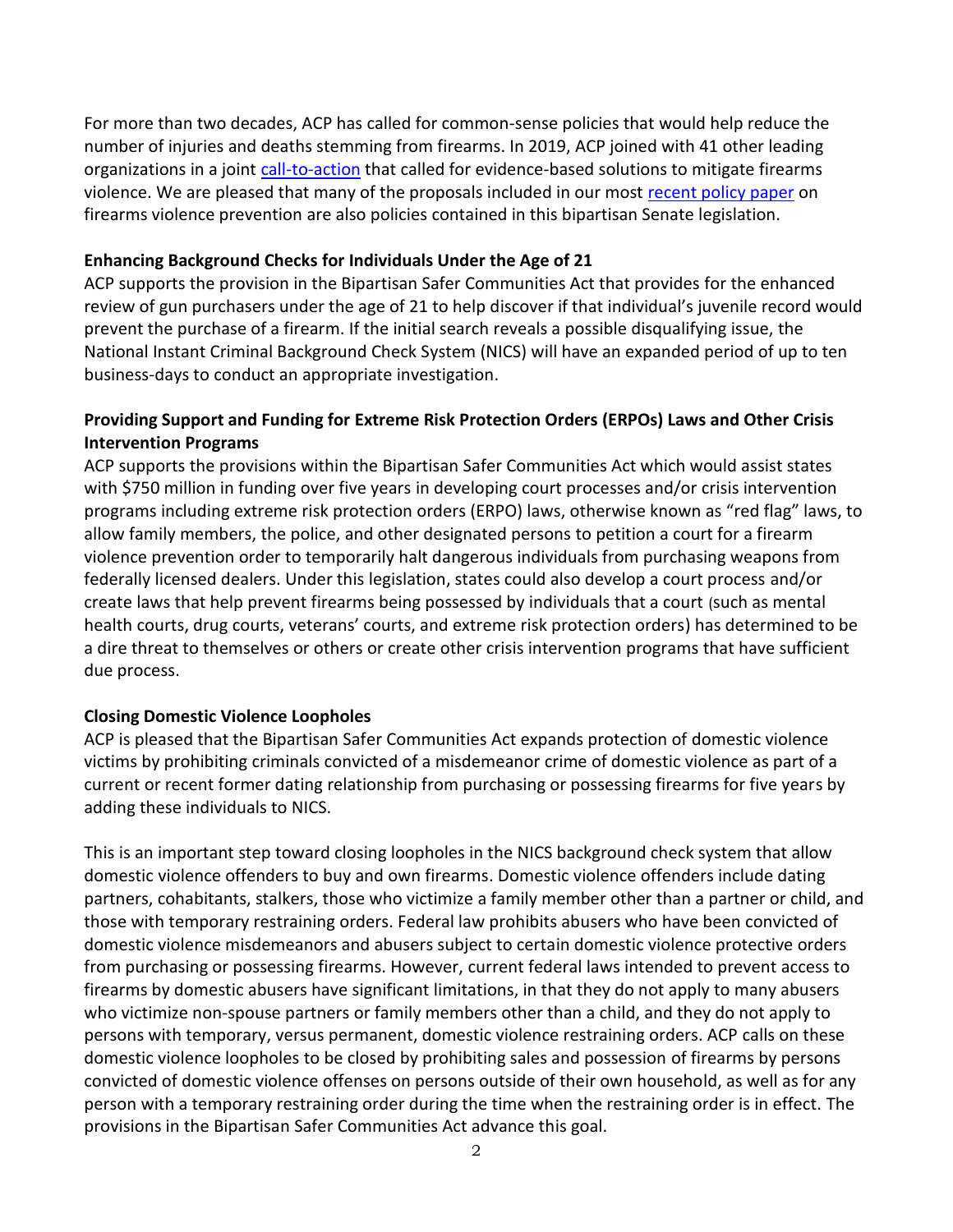### **Expanding the Definition of Federally Licensed Firearms Dealer**

ACP supports the provisions in the Bipartisan Safer Communities Act to expand the universe of firearms sellers required to be federally licensed and therefore registered, conduct NICS background checks for firearms sales, and comply with federal recordkeeping requirements. These provisions will potentially prevent high-volume firearms sellers from avoiding federal licensing requirements as some sellers do now.

### **Community Violence Intervention Program**

ACP applauds the provisions in the Bipartisan Safer Communities Act to support and provide \$250 million over five years for community violence intervention (CVI) and prevention programs within the U.S. Department of Justice, which sustains the \$50 million already appropriated in fiscal year 2022.

#### **Increasing Penalties for Gun Trafficking and Straw Purchases**

We are pleased that the Bipartisan Safer Communities Act would establish new federal offenses for gun trafficking and straw purchasers and would authorize the seizure of the property and proceeds of the offense. The College favors strong penalties and criminal prosecution for those who sell firearms illegally and those who legally purchase firearms for those who are banned from possessing them ("straw purchases"). Straw purchasers—persons who unlawfully purchase firearms for others who are in a prohibited category—move several thousand firearms into criminal channels each year, and penalties for such [purchasers must be](https://www.ojp.gov/pdffiles1/nij/grants/221074.pdf) strengthened, as included in this legislation, to reduce gun violence from this practice.

## **Bolstering Availability of Mental Health Services**

ACP strongly supports the \$60 million over five years for mental health training in the Primary Care Training Enhancement (PCTE) program for primary care clinicians who treat children and youth as provided for in the Bipartisan Safer Communities Act. ACP recommends that every effort be made to reduce the risk of suicide and violence, through prevention and treatment. Diagnosis, access to care, treatment, and appropriate follow-up are essential*.* Ensuring access to mental health services is imperative. Mental health services should be readily available to persons in need throughout their lives or through the duration of their conditions. Ensuring an adequate availability of psychiatric beds and outpatient treatment for at-risk persons seeking immediate treatment for a condition that may pose a risk of violence to themselves or others should be a priority. ACP has submitted several [statements](https://www.acponline.org/acp_policy/testimony/acp_statement_for_the_record_to_the_senate_help_committee_on_mental_health_and_substance_use_disorders_responding_to_the_growing_crisis_feb_2022.pdf) to Congress calling for policies that integrate primary care with behavioral health, improve mental health parity with increased federal oversight and enforcement, conduct research to implement effective public health interventions, and ensure adequate physician workforce so patients have adequate access to mental health services.

ACP commends the inclusion of programs that invest in mental health services for children and families, including expanding the Medicaid Certified Community Behavioral Health Clinic program and providing resources for school-based mental health.

ACP also supports the provisions in the Bipartisan Safer Communities Act to expand telehealth mental health services for children and youth by requiring the Centers for Medicare and Medicaid Services (CMS) of HHS to furnish the necessary guidance to states. This guidance would help outline strategies